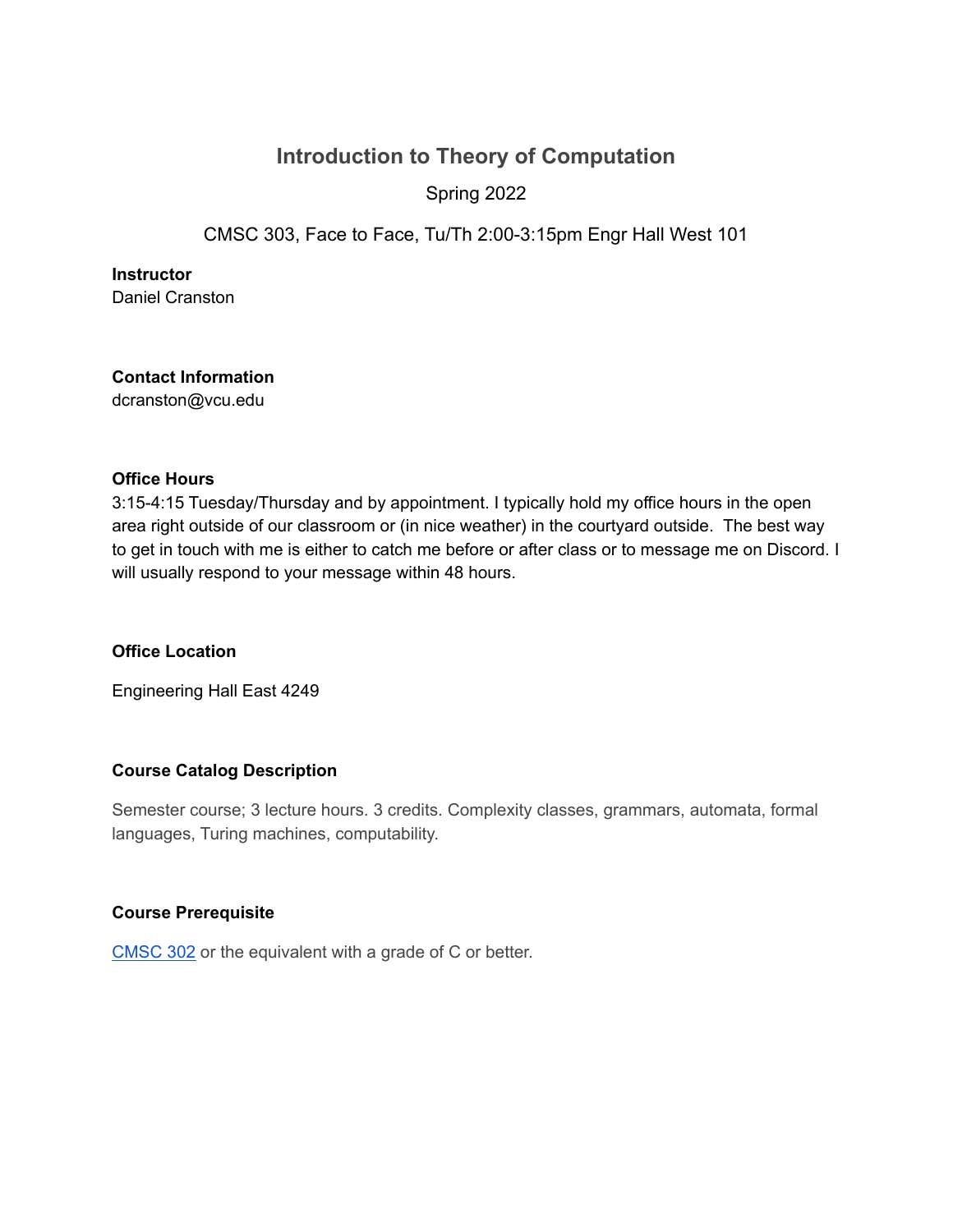## **Course Learning Objectives**

Students will learn to apply computer science theory to produce computing-based solutions. They will achieve this through learning to do many specific tasks. For clearer organization, these can be grouped into the following categories.

- 1. State the formal definitions of different models of computation (deterministic finite automata, nondeterministic finite automata, regular expressions, context-free grammars, pushdown automata, turing machines). Move easily between formal definitions of various types of automata and their corresponding state diagrams. Be able to paraphrase each of these definitions (in more informal language).
- 2. Given a hypothetical example of a certain model, determine whether it satisfies the required definition. Given an instance of one of the models above (often in the form of a state diagram) and an input string, apply the definitions above to decide whether the input string is accepted or not.
- 3. Given a language L that is described by a regular expression or a context-free grammar, construct a finite automata or pushdown finite automata that accepts L. Given a finite automata or pushdown finite automata, construct an equivalent regular expression or context-free grammar. Convert a context-free grammar to Chomsky Normal Form. Given a language L that is decidable, construct a Turing machine that decides it; write an implementation-level description first, and then convert it to a state diagram.
- 4. Apply the appropriate version of the pumping lemma to show that a language is not regular, or is not context-free. Construct a proof by contradiction to show that a language is undecidable. Use a reduction, specifically a mapping reduction, to show that a language is undecidable or that it is unrecognizable.
- 5. Simulate Turing machines, and explain the significance of the Church-Turing Thesis. Prove that a language is decidable or that it is recursively enumerable.

## **Keeping Up with the Course**

It is important to keep up with the class content (watching lecture videos or reading the sections in the book) as well as attending class sections (and participating), completing homework assignments, and preparing for tests and exams. Check the course schedule regularly to familiarize yourself with the work and due dates.

#### **Course Structure/Campus Requirements**

• All meetings of this class will take place in person. However, much of the course content will be delivered through the online learning environment, Canvas. All homework assignments and portions of the tests will be submitted through Canvas.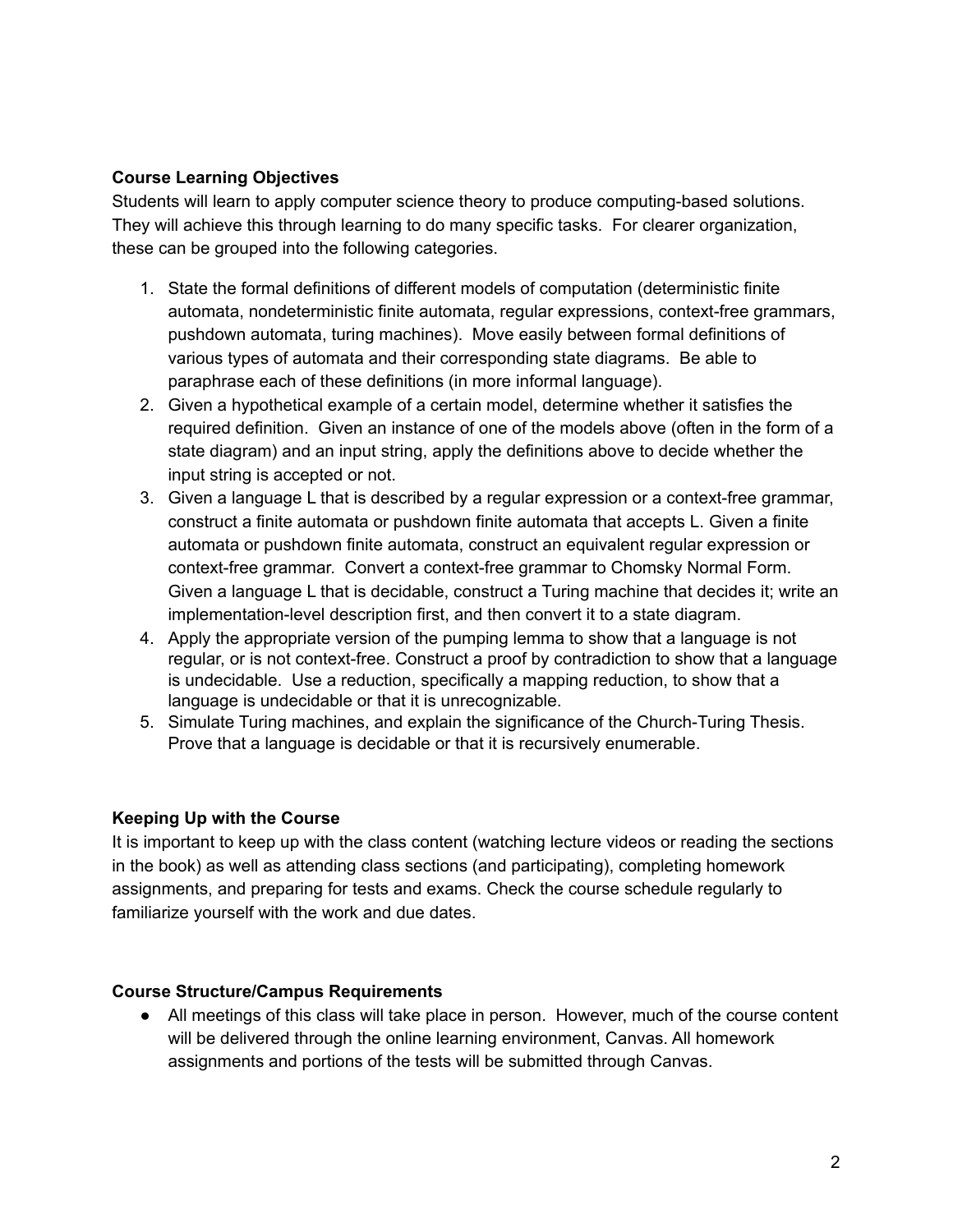- This is a 14-week course that will require participation and collaboration with fellow classmates. Be prepared to complete and upload assignments using Canvas.
- Follow the course schedule to be sure you are keeping up with discussion, activities and assignments. We also use a Discord server, which is where I post all class announcements, including tests and due dates, and which is a great place to ask questions outside of class times and office hours.

## **General Instructions**

- 1. All assignments must be uploaded to Canvas on or before the due date specified. Only files submitted to Canvas on or before the due date will be considered for grading. Requests to re-grade assignments must be made within two weeks from the date the grade is posted in Canvas, requests after this time will be denied.
- 2. No assignments will be accepted late unless special permission has been given prior to the due date.
- 3. No makeup exams or tests will be given unless special permission has been given prior to the date of the test. Requests to adjust scores or re-grade exams or tests must be made the day in which the exam or test is returned. Requests after this time will be denied.
- 4. Students will not be able to communicate in any way during a test (or midterm or final). Any perceived communication will result in the removal of the exam or test from the students involved. This will result in a zero as the grade with the option of a different exam or test being administered at the convenience of the instructor.
- 5. Problem sets can be worked on collaboratively. They will be graded for completeness. This is an opportunity to refine and discuss the skills taught in class with other students. If the instructor realizes that answers are simply copied and not collaboratively worked on, this will be considered plagiarism.
- 6. Attendance is expected from all students in the course. To encourage attendance, the instructor will use periodic, short, in-class questions, which will be graded as either acceptable or non-acceptable. While the grade for 1 or 2 of these questions will be dropped from final calculation, a student will not be allowed to complete them after class, even in the case of a justified absence.
- 7. Do your own work. **Plagiarism applies to all assessments as with any other intellectual property. Plagiarism is a form of cheating and will be treated as such.**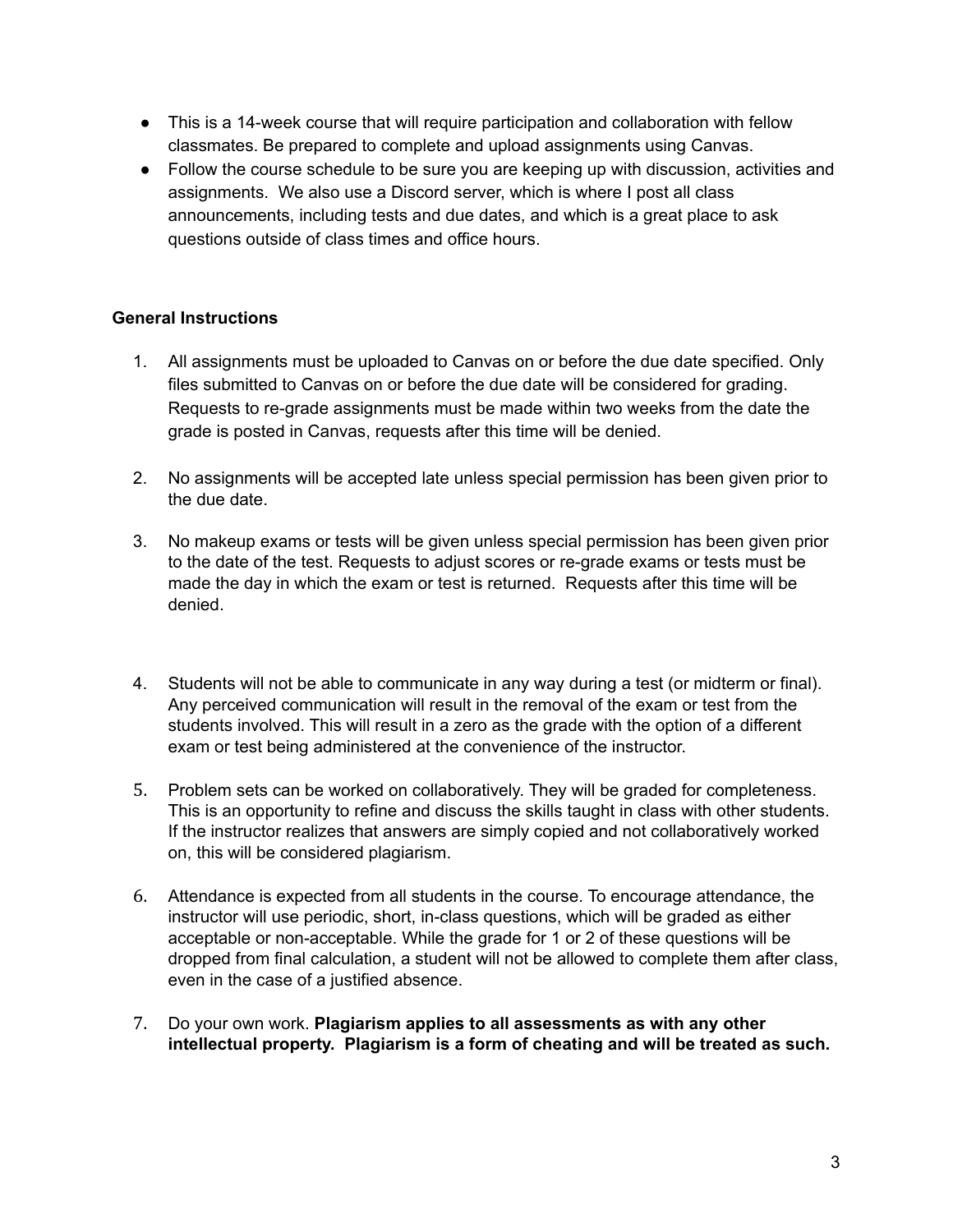#### **Required Course Materials**

The course textbook is *Introduction to Theory of Computation* (2nd or 3rd Edition), by Michael Sipser. A pdf of the book will be made available to you. It is not necessary to buy a hard copy.

#### **Course Grading Policy**

The grade ranges will be no higher than those listed below, but they may be lower.

Grade Scale  $A = 90 - 100\%$  $B = 80 - 89.9%$  $C = 70 - 79.9%$  $D = 60 - 69.9%$  $F =$  Less than 60%

| <b>Assignment Values</b> |     |
|--------------------------|-----|
| Tests                    | 30% |
| <b>Homework</b>          | 10% |
| Classwork                | 10% |
| Midterm Exam             | 25% |
| Final Exam               | 25% |

The tests, midterm, and final will be taken partly in person and partly online (as "quizzes" in Canvas). For the online portion of each test, you will need to bring a laptop with you to the test. The homework (problem sets) and classwork will also be submitted via Canvas, and they will be graded mainly for completion.

#### Our **final exam** will be **Thursday, May 5, 12:30-3:20pm**.

The date and time are set by [VCU](https://rar.vcu.edu/academic-schedules/final-exams/).

#### **Feedback and Grading Response Time**

Assignments will typically be graded (with grades made available through Canvas) within 1 week of the date they are due. For homework, the grade will often be available sooner than 1 week. For exams, receiving grades may take a bit longer.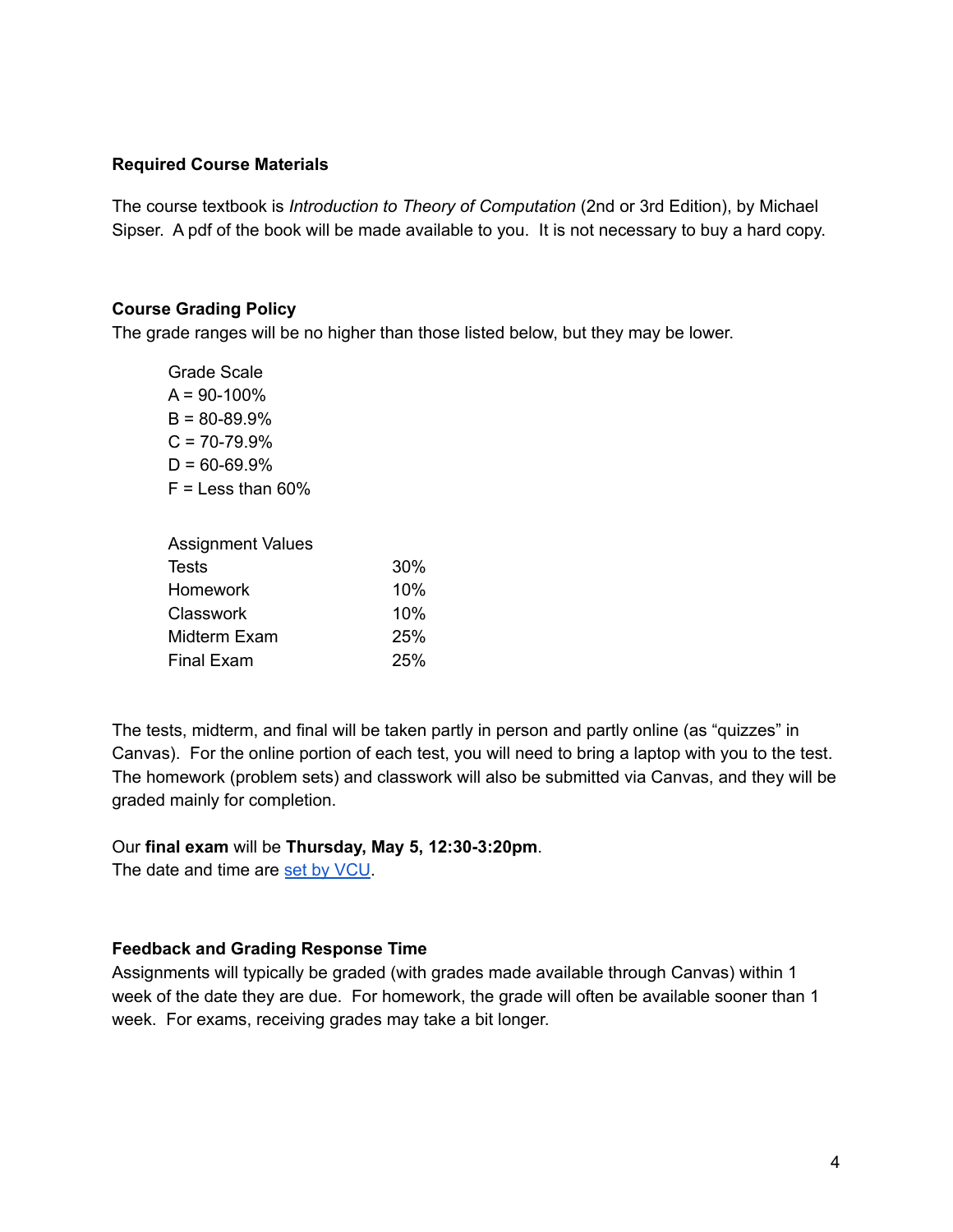## **Course Policies:**

## Late/Missing Work Policy

No late work will be accepted. Please review the course calendar to ensure you are aware of all due dates and that you plan accordingly. All due dates are in Eastern Standard Time. If you have reason for extended absence from your academic studies, such as hospitalization or incarceration, please contact me.

## Accessibility Concerns

If you encounter any accessibility issues, please contact me and I will try to find an alternative.

## Intellectual Property and Copyright

Intellectual property and copyrighted material that is presented in this course is not for redistribution.

## **Course Attendance and Participation**

It is expected that you will spend 9-12 hours a week on this class watching lectures, attending class sessions, doing homework, and preparing for tests and exams. For every credit hour it is expected that students are putting in 3-4 hours of work. This is a 3 credit class, so you should expect to spend 9-12 hours per week on this class. In addition it is expected that you are logging into the Canvas site several times throughout the week to check for announcements, and that you will post any questions that you have to the relevant Discord discussion channel.

I reserve the right to use Entry Pass for this class.

## **Technology Requirements**

- You will need a laptop (Mac or Windows) that you can bring with you to class. You will also need to access the internet for major amounts of time for this course.
- You will need a browser that is compatible with Canvas. To see if your browser is compatible with Canvas, visit this [webpage.](https://community.canvaslms.com/t5/Canvas-Basics-Guide/What-are-the-browser-and-computer-requirements-for-Canvas/ta-p/66)
- You will need an account on Discord (free) and to join the class Discord server. A link to the Discord server is posted in the Announcements on Canvas.
- Your computer will need speakers to hear sound for videos and audio files.
- You will need access to word processing software such as Google Docs. Please note that any software that you use must be able to save files as PDF.
- You will need Adobe Acrobat Reader or an equivalent PDF reader.

If any student lacks access to a technology listed above, he or she must email the instructor by the end of the first week of class, so that we can discuss accommodations.

## **Technology Skills Required**

- It is expected that you are able to use and check your official VCU email address daily.
- You should be able to upload documents to Canvas.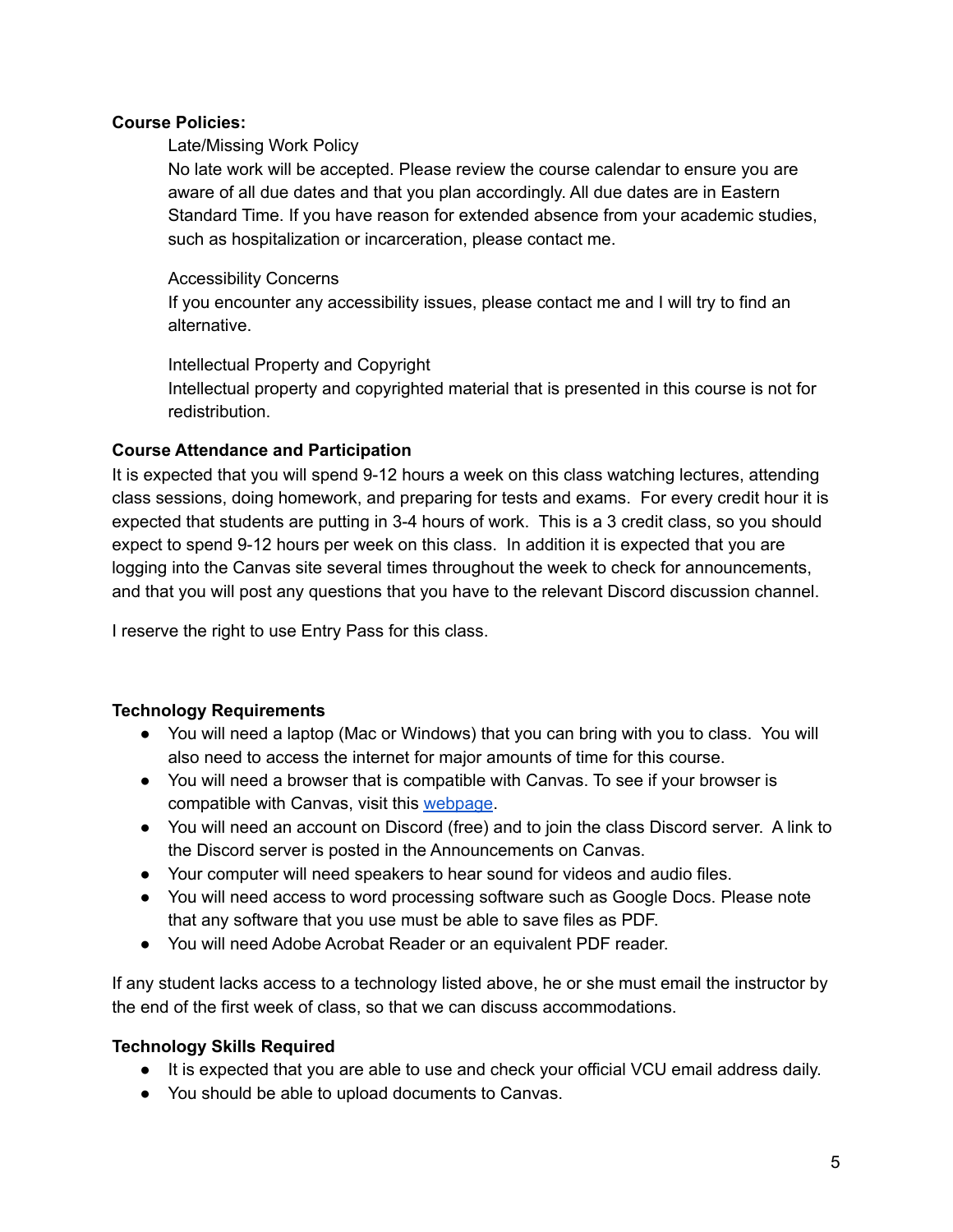- You should be able to use word processing software.
- You will be expected to interact with me and your peers using Canvas tools. Instruction for the use of each tool will be given when the tool is introduced.

## **Technology Support**

- 1. Clear your browser's cache.
- 2. Shutdown and restart your computer.
- 3. If your problems persist, contact the IT support center [itsc@vcu.edu](mailto:itsc@vcu.edu) or 804-828-2227.

#### **Institutional Policies**

Accommodations for Students with Disabilities

● Disability Statement: If you are a student with a disability requesting reasonable accommodations in this course, please visit Student [Accessibility](https://saeo.vcu.edu/) and [Educational](https://saeo.vcu.edu/) Opportunity. All requests for reasonable accommodations require [registration](https://saeo.vcu.edu/registration/process/) with SAEO in advance of need. Faculty, students and DASS will work together regarding classroom accommodations. You are encouraged to discuss approved accommodations with your faculty.

#### Counseling Services

• Resources for online students can be found through the Online [Counseling](https://counseling.vcu.edu/services/online-students-at-vcu/) [Center.](https://counseling.vcu.edu/services/online-students-at-vcu/)

#### **Tutoring**

• The Campus [Learning](https://clc.vcu.edu/tutoring/) Center offers appointment, drop-in and group tutoring in undergraduate courses across the disciplines.

Writing Center

• The [writing](https://writing.vcu.edu/) center provides assistance at all stages of the writing process, from brainstorming to final draft.

Cheating and Plagiarism

- Plagiarism is stealing and passing off the ideas or words of another as one's own; it is using another's production without crediting the source. The best way to avoid plagiarism is to cite properly in any assignment information and concepts that are not your own originally. If a student is discovered to have plagiarized, that student will fail that particular assignment.
- Academic integrity is expected in all aspects at the university including this course. For more information: <https://students.vcu.edu/studentconduct/>